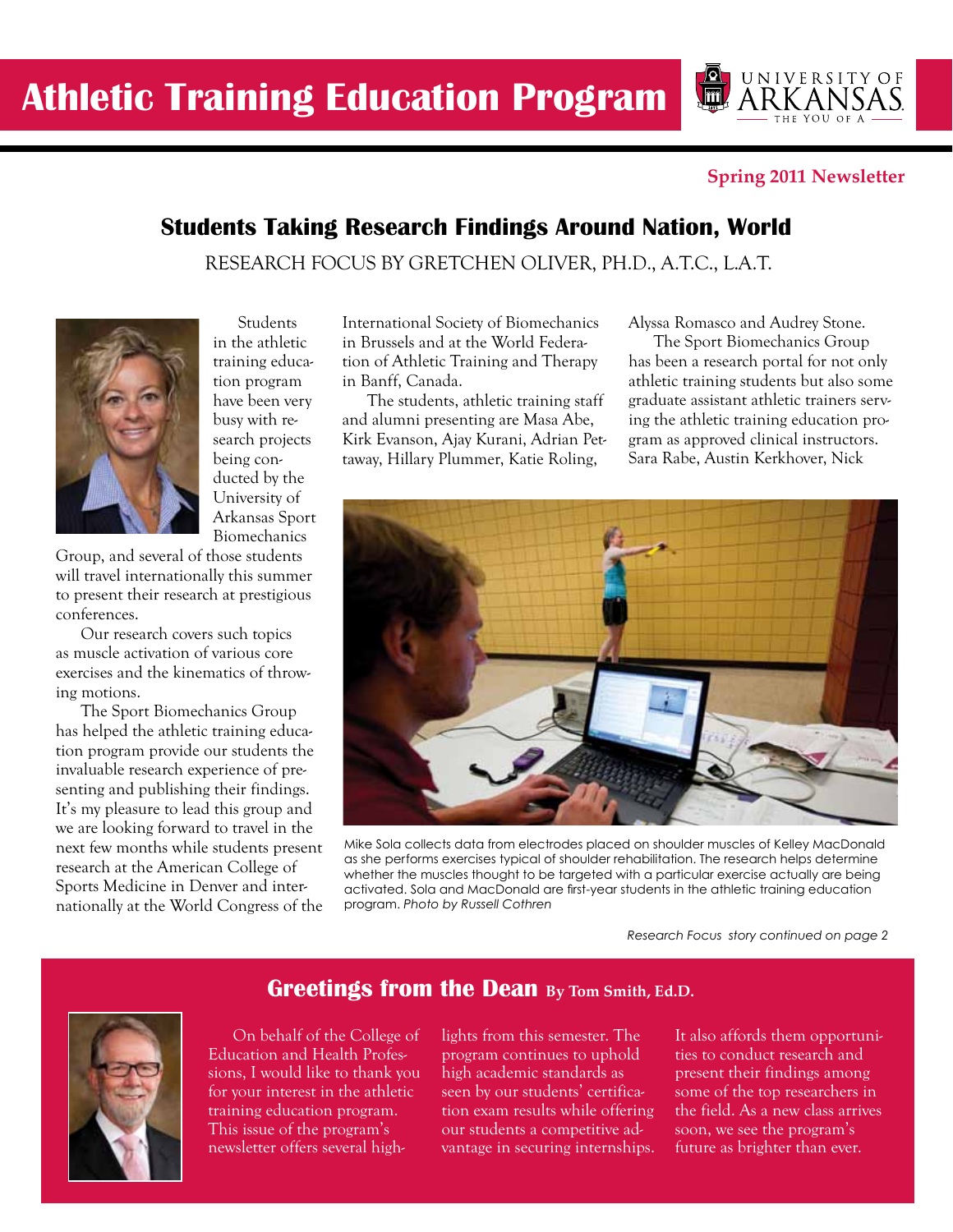

### **Alumna Prepares for Medical School**

Lauren Poindexter realized she had begun thinking like a surgeon one day while observing an ACL reconstruction surgery at the renowned Steadman Clinic in Vail, Colo. The epiphany during that fellowship at the orthopaedic clinic led her to medical school this fall.

"While at the Steadman Clinic, I was constantly in and out of the operating room, assisting the surgeons in the clinic, communicating with our radiology team, and working very closely with all the patients," Poindexter said. "It was during a routine ACL (anterior cruciate ligament) reconstruction by Dr. William Sterett that I found myself observing from the shadows, subtly moving my hands like the surgeon's, looking at the video feed from the arthroscopic camera to find evidence

Poindexter completed all of her pre-medical course requirements in two years through the Health Careers Program at the Harvard Extension School in Cambridge, Mass., sat for the Medical College Admission Test, and, for the past two years, taught MCAT prep courses for Kaplan Test Prep & Admissions in both Boston and Los Angeles. Lauren Poindexter, second from left, visits the the Medical College Admission Test, their two-year course of study. NBA, MLS, and MLB. Graduates athletic training profession.

of the same pathologies I saw on the MRI, and considering which surgical approach for reconstruction would be the most beneficial for this particular patient."

Poindexter, a 2005 graduate of the University of Arkansas with a Master of Science degree in kinesiology with a concentration in athletic training, enrolls this August at the Virginia Tech Carilion School of Medicine in Roanoke. She expects to enter a surgical residency program following the four-year program and may specialize in orthopaedics since the bulk of her medical experience has been in that area.

"In retrospect, though I am not working as an athletic trainer in my

daily activities, I could never have realized this dream of attending medical school without my incredible education, diverse internship opportunities and professional relationships at the University of Arkansas and the personal support Dr. Jeff Bonacci has provided over the years," Poindexer said.



## **Head of the Department of Health Science, Kinesiology, Recreation and Dance**



# **Clinical Instructors Vital to Students' Success By Sharon Hunt, Ed.D.**

The success of the nationally accredited athletic training education program at the University of Arkansas and its students' impressive 94 percent pass rate on the Board

of Certification exam can be attributed in great measure to our clinical instructors. These certified athletic trainers share their expertise, overseeing the athletic training students in a variety of clinical rotations scheduled throughout their two-year course of study.

A number of clinical sites have been established to provide hands-on practical skills needed in the evaluation and rehabilitation of injured athletes. These clinical sites include the University of Arkansas Athletics Department, the Division 7-A high schools in Northwest Arkansas, physical therapy clinics, general medical rotations with physicians practicing family medicine, and a possibility of working with the Northwest Arkansas Naturals baseball team, an AA affiliate of the Kansas City Royals organization.

Several students have secured prestigious internships with the NFL, NBA, MLS, and MLB. Graduates

of the program have been accepted into medical school, physical therapy school, and doctoral programs in kinesiology. Other students have secured employment in high schools, colleges and universities, and professional sports. Dr. Jeff Bonacci, program director, and Dr. Gretchen Oliver, clinical coordinator, have built a top-notch entry-level graduate athletic training education program that is highly competitive and attracts students from across the United States and from around the world who come to the University of Arkansas to fulfill their dreams of becoming a part of the



Olympic Stadium in Munich where her father, Jim Poindexter, competed in trapshooting for Team USA at the 1972 Olympics. With them are Lauren's mother, Karen, far left, and sister,

### Kathryn. **Program Director's Corner By Jeff Bonacci, D.A., A.T.C., L.A.T.**



Greetings alumni, prospective students and friends of the athletic training education program at the University of Arkansas. For this spring's edition of the departmental newsletter, we

highlight an alumna who is performing outstanding work in the profession. We will feature a program alumnus each spring issue.

This year has been an eventful one in the athletic training education program. We were honored to have one of the leading authorities in sports nutrition, Jackie Berning, Ph.D., present nutrition recommendations for pre-, during and post-exercise to the faculty of our program and exercise science. Our second guest speaker during the spring semester was Rebecca Stearns,

M.A., A.T.C., from the Kori Stringer Institute at the University of Connecticut, which focuses on preventing sudden death in sport. Ms. Stearns spoke upon preventing exertional heat illness, differential diagnosis and treatment of the condition.

The Board of Certification that governs the licensing examination has allowed students to sit for the national board exam earlier in year, February instead of April. This allows students to get a quicker jump on the job market. I am proud to announce all of our students who took the exam in February passed, increasing our overall pass rate on the national board exam to 96 percent, compared to the 38.2 percent overall national pass rate.

This also was a banner year for applications to the program; 51 prospective students applied for 15 slots for the incoming cohort. Many students came with high credentials, making the



selection process very difficult, and we were pleased that the top 15 students all accepted an offer to be part of the 2013 class. The students hail from as far away as Washington state to the state of Florida.

We also added a new orthopedic rotation to the clinical component. Students now have the opportunity to shadow the Razorback team orthopedic physicians during their office clinic hours and have they observed multiple orthopedic injuries. In addition, we instituted a journal club in which students were presented orthopedic cases and general medical topics from the Razorback team physicians. Students were assigned specific articles to read and quizzed on the topics. The journal club evenings were educational as well as providing good sports medicine fellowship among student, ATCs, and physicians.

Sarantis, Rachael Helmer, Audrey Stone and Hillary Plummer have all published their research findings in peer-reviewed publications such as the Journal of Athletic Training and Sports Health Care, Journal of Strength and Conditioning Research, Journal of Athletic Training, Clinical Journal of Sport Medicine, International Journal of Exercise Science, and Medicine and Science in Sports and Exercise.

In addition, I received a summer grant from the University of Arkansas College of Education and Health Professions that will fund several athletic training students as they work on identifying scapular abnormalities and determining the assessment relevance in the clinical and research setting.

To watch a slideshow of muscle activation research, visit http:// coehp.uark.edu/colleague/. To learn more about our research and view a list of presentations and publications, visit http://hkrd.uark. edu/biomechanics/index.php.

#### RESEARCH FOCUS Continued...

Sean Huddleston, left, prepares MacDonald for another round of data collection. Huddleston is also a first-year student in the athletic training education program. *Photo by Russell Cothren*